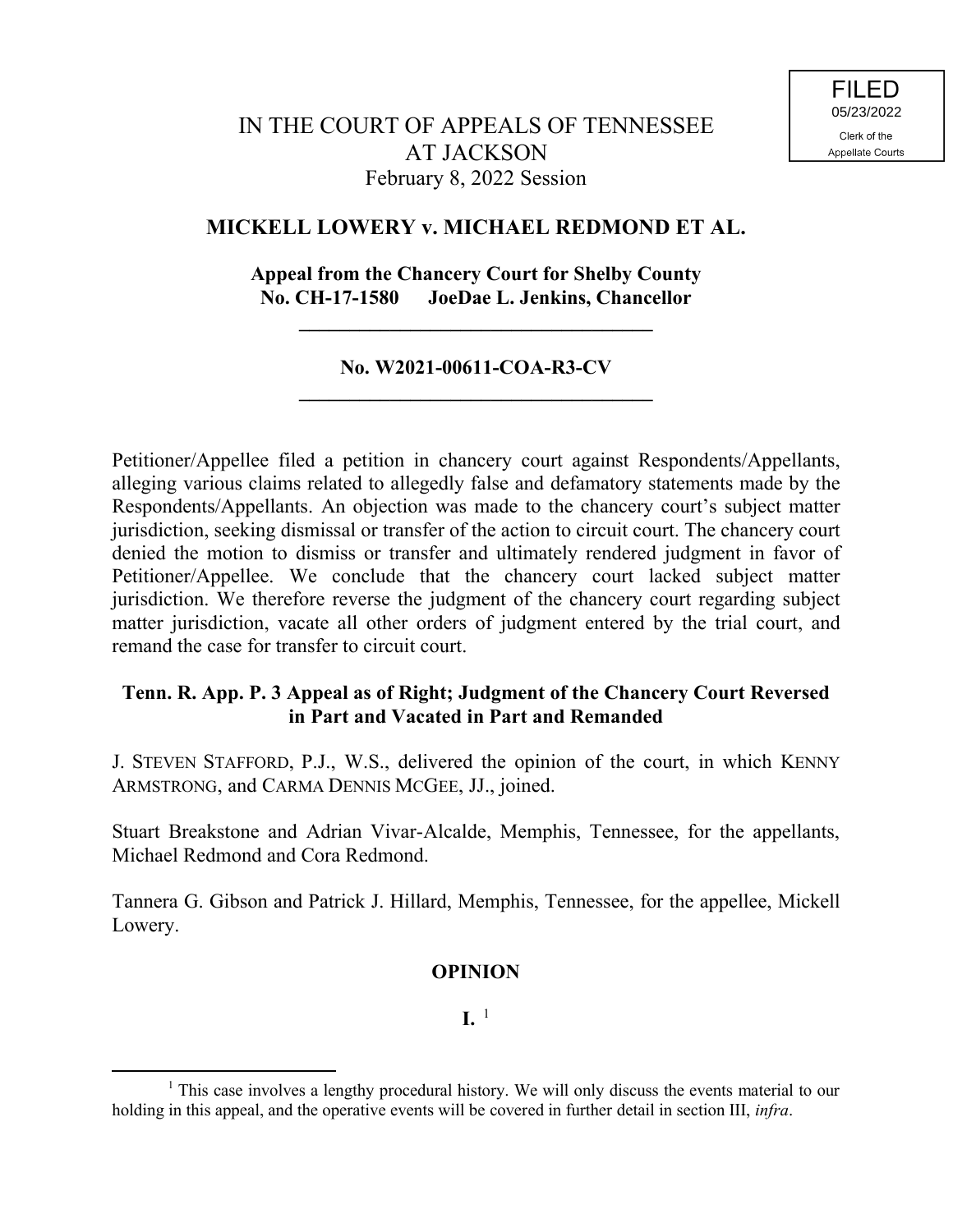According to Petitioner/Appellee Mickell Lowery ("Appellee"), Respondents/Appellants Cora and Michael Redmond ("Appellants") defamed his character in an attempt to ensure that he would not succeed in his bid for election to public office, by distributing defamatory information about him to prospective voters. Consequently, Appellee filed a "Petition for Defamation" against Appellants on October 27, 2017 in Shelby County Chancery Court (the "trial court" or the "chancery court"). Therein, Appellee alleged tort claims for defamation, false light invasion of privacy, and intentional infliction of emotional distress ("IIED"); the petition sought both compensatory and punitive damages, as well as injunctive relief and attorney's fees. In his petition, Appellee further requested that should Appellants continue to distribute the allegedly defamatory information, they be fined \$1,000.00 per distribution, found in contempt, imprisoned, and ordered to undergo psychological evaluation.

On October 30, 2017, the trial court issued a temporary restraining order in Appellee's favor. On November 21, 2017, Mrs. Redmond filed a motion to dismiss the action based on the trial court's lack of subject matter jurisdiction; in the alternative, the motion asked that the matter be transferred to circuit court.<sup>2</sup> On December 8, 2017, the trial court entered a consent order granting a temporary injunction against Appellants, relying in part on the parties' agreement to continue the temporary restraining order already in place. On September 6, 2018, Appellee filed an "Amended Petition for Defamation, Declaratory Judgment and Injunctive Relief." Therein, Appellee added a count seeking declaratory judgment—specifically, that Appellants had violated Tennessee Code Annotated sections 2-19-116(a) and 2-19-142 "and other relevant and applicable Tennessee statutory election laws." Appellee also filed a separate petition for injunctive relief in the trial court on November 4, 2019 related to the subject matter of his tort claims, in addition to various contempt petitions, along with at least one more request for attorney's fees.

The trial court apparently entered another a temporary restraining order on November 4, 2019, which enjoined Appellants from distributing certain material about Appellee. The trial court then granted Appellee's requests for injunctive relief in an initial order entered on November 25, 2019, an amended order entered on January 24, 2020, and a second amended order entered on February 7, 2020. The trial court denied the motion to dismiss or transfer the action in a separate order entered February 7, 2020.

On May 6, 2021, the trial court entered written orders that included the following findings: Appellants were liable for defamation; Mr. Redmond was liable for false light invasion of privacy; Appellants were not liable for IIED; Appellants violated sections 2-

<sup>&</sup>lt;sup>2</sup> The objection to subject matter jurisdiction was filed solely on behalf of Mrs. Redmond. Later, however, Mrs. Redmond's attorney also began to represent Mr. Redmond. When the trial court denied the motion to dismiss or transfer on the basis of lack of subject matter jurisdiction, it treated the request as having been filed on behalf of both Mrs. and Mr. Redmond. No issue has been raised as to the trial court's decision to treat the objection to subject matter jurisdiction as joint.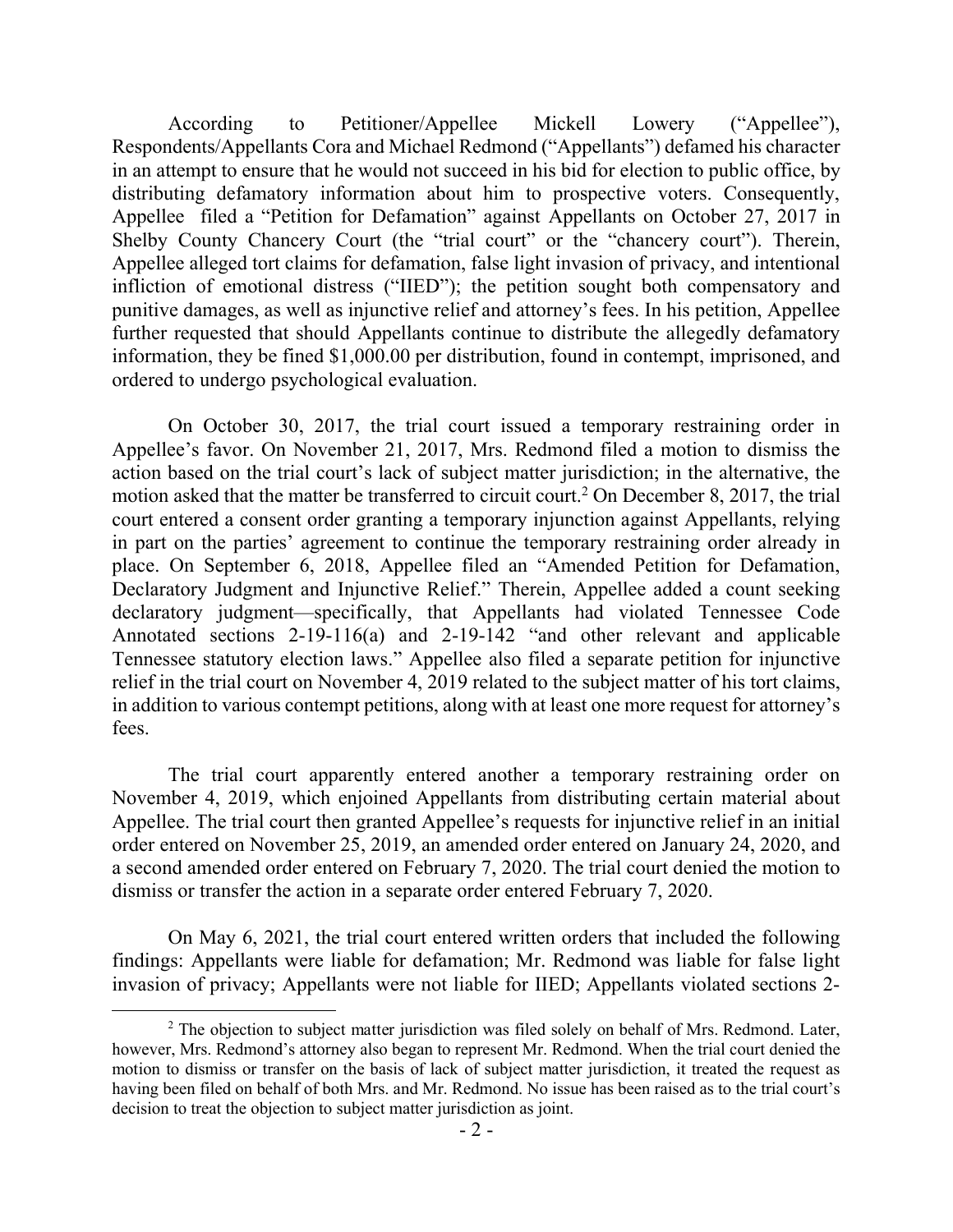19-116(a) and 2-19-142; and Mr. Redmond was in criminal contempt. The trial court ordered Appellants to pay \$10,000.00 in actual damages and \$10,000.00 in punitive damages to Appellee, and ordered Mr. Redmond to remove certain information he had posted on the Internet, serve three days in jail, and pay a \$2,525.00 fine.

Appellants filed this appeal on June 4, 2021.

#### **II.**

Appellants raise various issues, but we conclude that the question of the trial court's subject matter jurisdiction is dispositive of this appeal. On this issue, this Court has previously explained as follows:

The concept of subject matter jurisdiction involves a court's power to adjudicate a particular type of controversy. Courts derive their subject matter jurisdiction from the Constitution of Tennessee or from legislative act, and cannot exercise jurisdictional powers that have not been conferred directly on them expressly or by necessary implication.

A court's subject matter jurisdiction in a particular circumstance depends on the nature of the cause of action and the relief sought. It does not depend on the conduct or agreement of the parties, and thus the parties cannot confer subject matter jurisdiction on a trial or an appellate court by appearance, plea, consent, silence, or waiver.

Judgments or orders entered by courts without subject matter jurisdiction are void. The lack of subject matter jurisdiction is so fundamental that it requires dismissal whenever it is raised and demonstrated.

Thus, when an appellate court determines that a trial court lacked subject matter jurisdiction, it must vacate the judgment and dismiss the case without reaching the merits of the appeal.

*Dishmon v. Shelby State Cmty. Coll.*, 15 S.W.3d 477, 480 (Tenn. Ct. App. 1999) (internal citations omitted); *see also* Tenn. R. Civ. P. 12.08.

"Since a determination of whether subject matter jurisdiction exists is a question of law, our standard of review is de novo, without a presumption of correctness." *Chapman v. DaVita, Inc.*, 380 S.W.3d 710, 712–13 (Tenn. 2012) (citation and internal quotation marks omitted).

#### **III.**

In the trial court's order denying the motion to dismiss or to transfer the case due to lack of subject matter jurisdiction, the court stated that it "believe<sup>[d]</sup> that it ha<sup>[d]</sup> jurisdiction to issue the injunctive relief requested to enjoin [Appellants] from seeking to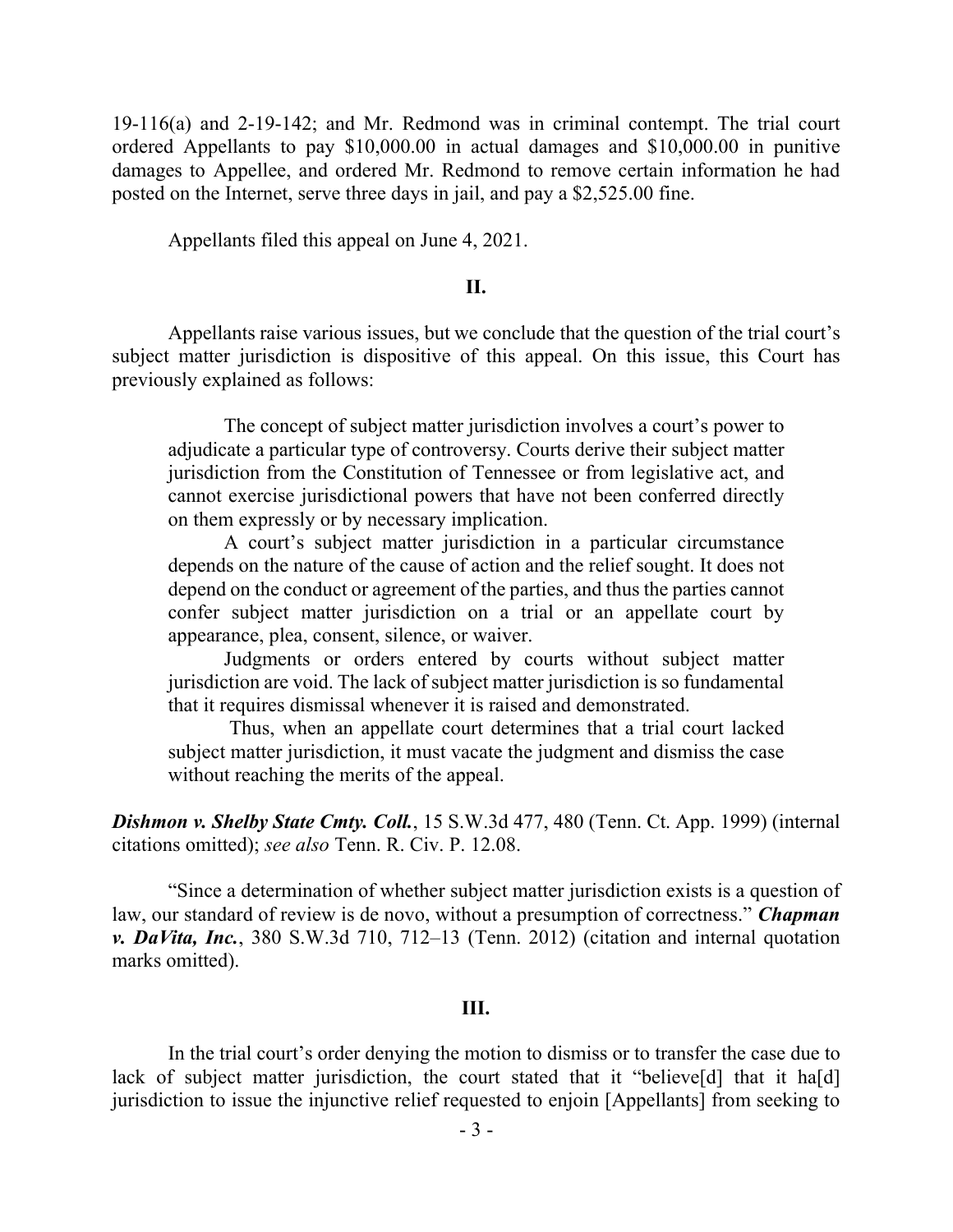disseminate false information pursuant to [sections] 2-19-116 and 2-19-142."<sup>3</sup> The trial court further relied on caselaw stating that if a chancery court has jurisdiction over any part of a controversy, it can assert jurisdiction over other portions of the controversy that it would normally not have jurisdiction to decide.

Appellants argue in part that the trial court lacked jurisdiction pursuant to section 16-11-102, which states as follows:

(a) The chancery court has concurrent jurisdiction, with the circuit court, of all civil causes of action, triable in the circuit court, *except for unliquidated damages for injuries to person or character*, and except for unliquidated damages for injuries to property not resulting from a breach of oral or written contract; and no demurrer for want of jurisdiction of the cause of action shall be sustained in the chancery court, except in the cases excepted.

(b) Any suit in the nature of the cases excepted in subsection (a) brought in the chancery court, where objection has not been taken by a plea to the jurisdiction, may be transferred to the circuit court of the county, or heard and determined by the chancery court upon the principles of a court of law.

(Emphasis added). Accordingly, Appellants aver that because they objected to the trial court's jurisdiction, and Appellee's original defamation petition sought unliquidated damages for injuries to person or character, the trial court should have transferred the case to circuit court. Appellants further argue, inter alia, that while Appellee sought equitable relief in the form of injunctive relief and a declaratory judgment, those forms of relief are incidental to the main subject of this cause—the defamation claim—over which the trial court does not have jurisdiction. Furthermore, Appellants note that this case does not involve an election contest, so Tennessee Code Annotated section 2-17-101 does not confer jurisdiction upon the trial court.<sup>4</sup>

Appellee concedes that the chancery court does not have subject matter jurisdiction over causes of action solely for unliquidated damages for injuries to person or character. However, he argues that the trial court had jurisdiction over his claims for injunctive and declaratory relief and the portion involving liquidated damages, and thus the trial court also had jurisdiction to adjudicate his remaining claims. Appellee asserts that the portion of his

<sup>3</sup> These two statutes will be discussed in further detail, *infra*.

<sup>4</sup> Section 2-17-101 states, in relevant part: "Except as otherwise expressly provided in this chapter, election contests shall be tried in the chancery court of the division in which the defendant resides." Tenn. Code Ann. § 2-17-101(a). At the trial level, Appellee argued that the trial court had subject matter jurisdiction based on, inter alia, section 2-17-101(a), because he was seeking relief in relation to an election matter (he was running for elected office and alleged that Appellants were trying to interfere with his election by defaming him). Appellee appears to have abandoned this argument on appeal, likely because it lacks merit, given that this case is not an election contest. *See id.*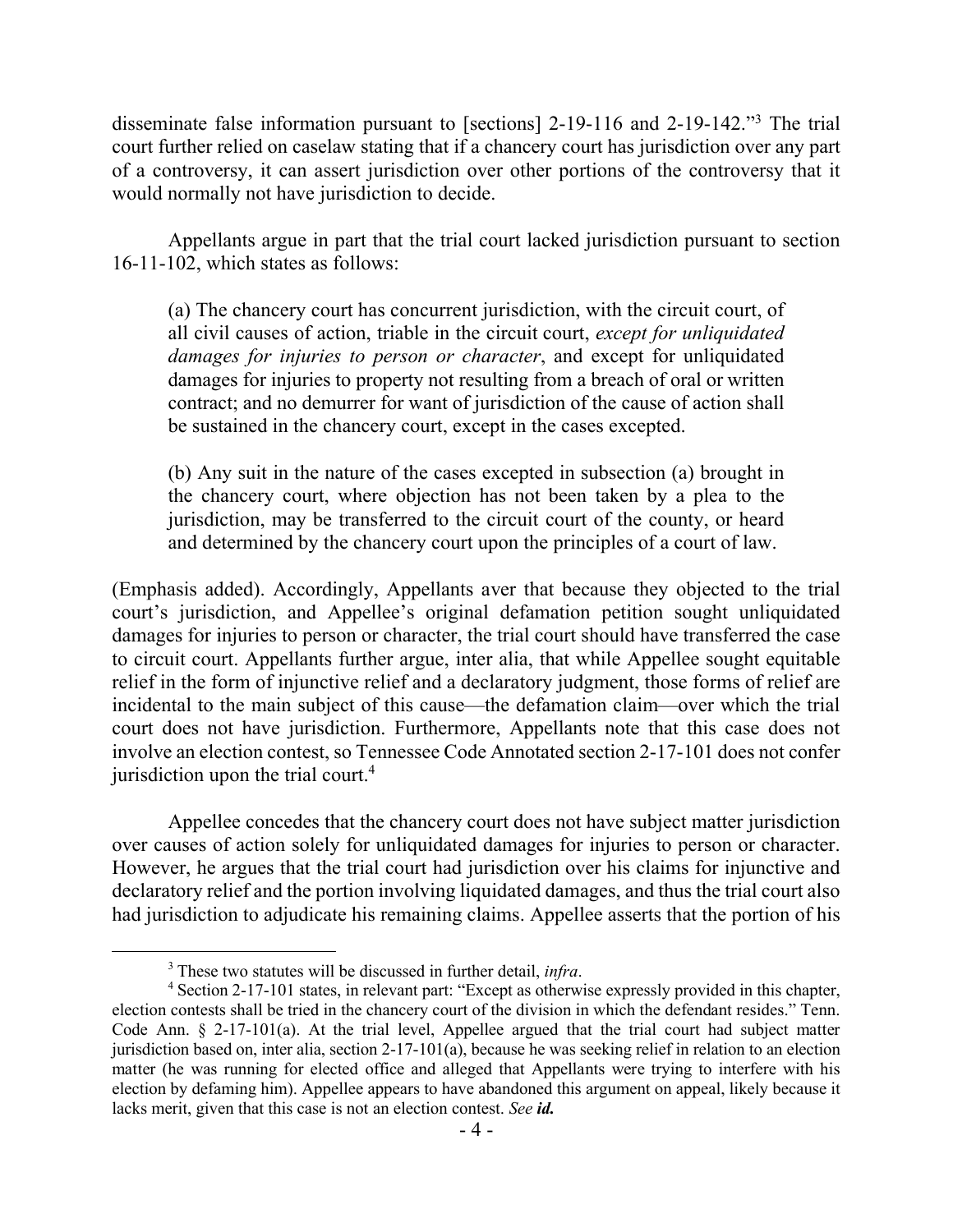claim involving liquidated damages is the \$50.00 fine imposed on Class C misdemeanors, which Appellee alleges Appellants committed by violating sections 2-19-116 and 2-19- 142. *See* Tenn. Code Ann. § 40-35-111 (providing for a fine of \$50.00 or thirty days in jail for Class C misdemeanors). Appellee further relies on section 16-11-103, which confers on chancery courts "exclusive original jurisdiction of all cases of an equitable nature, where the debt or demand exceeds fifty dollars (\$50.00)."

For purposes of determining whether the trial court had subject matter jurisdiction in this case, we look to Appellee's amended complaint. *See Bowers v. Est. of Mounger*, 542 S.W.3d 470, 480–81 (Tenn. Ct. App. 2017) ("Even if a question of subject matter jurisdiction were implicated, however, when the original complaint is subsequently amended, as was accomplished in the case at bar, such amended complaint becomes the operative pleading, which the court must review for jurisdictional purposes."). Appellee's amended complaint included causes of action for defamation, false light invasion of privacy, IIED, injunctive relief, and declaratory judgment. The parties do not appear to dispute that the chancery court does not have subject matter jurisdiction over Appellee's three tort claims, because they seek unliquidated damages for injuries to person or character. *See* Tenn. Code Ann. § 16-11-102(a). And because Appellants objected to the chancery court's jurisdiction over Appellee's tort claims, transfer to circuit court would normally be mandated. *See* Tenn. Code Ann. § 16-11-102(b); *Flowers v. Dyer Cnty., Tenn.*, 830 S.W.2d 51, 53 (Tenn. 1992) (citing *Muse v. Sluder*, 600 S.W.2d 237 (Tenn. Ct. App. 1980)) ("Implicit in the provisions of [section] 16-11-102 is the positive inference that, where a jurisdictional objection has been made [in the case of suits for unliquidated damages for injuries to person or character], such a transfer [to circuit court] is mandated.").

Therefore, we are left with the task of deciding if Appellee is correct that his injunctive and declaratory relief claims vest the trial court with subject matter jurisdiction, so the trial court consequently may take jurisdiction of the tort claims. We will address the injunctive and declaratory judgment actions in turn.

#### **A. Claim for injunctive relief**

In arguing that his injunctive relief claim provides a basis for the trial court's subject matter jurisdiction, Appellee appears to assume that chancery courts always have jurisdiction to issue injunctions. He then relies on caselaw stating that "when the Chancery Court takes jurisdiction for one purpose it takes jurisdiction for all purposes which includes civil causes of action for injuries to person, property or character involving unliquidated damages." *Bryson v. Bramlett*, 321 S.W.2d 555, 557 (Tenn. 1958).

First, we note that it is not entirely clear that the trial court in fact had jurisdiction to enjoin the alleged defamatory behavior here. Recently, we explained that the traditional rule has been that "equity does not enjoin a libel or slander and that the only remedy for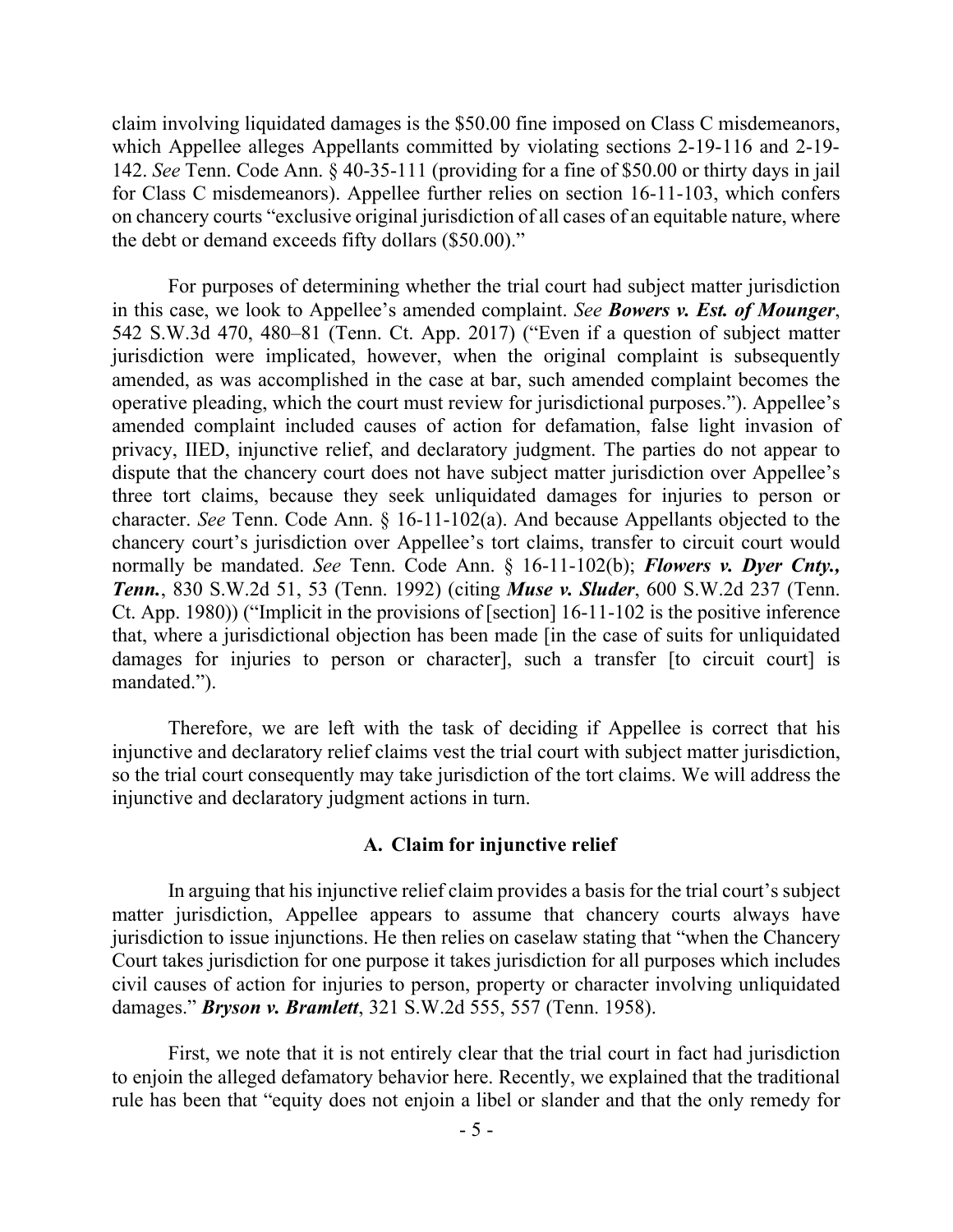defamation is an action for damages." *In re Conservatorship of Turner*, No. M2013- 01665-COA-R3-CV, 2014 WL 1901115, at \*9 (Tenn. Ct. App. May 9, 2014) (affirming an injunction on speech issued by a circuit court). As more fully explained in *Kyritsis v. Vieron*, 53 Tenn. App. 336, 382 S.W.2d 553 (Tenn. Ct. App. 1964),

The general rule . . . is: "Equity does not have jurisdiction to act for the sole purpose of restraining the utterance of a libel or slander, regardless of whether the defamation is personal or relates to a property right. . . . It is clearly established by the large majority of cases that in the absence of some independent ground for the invocation of equitable jurisdiction, equity will not grant an injunction restraining the publication of matter defaming the plaintiff personally, as distinguished from his property interests."

*Id.* at 345 (quoting 28 Am. Jur.—Injunctions §§ 132–33). *But see In re Conservatorship of Turner*, 2014 WL 1901115, at \*10 (collecting cases) ("There have, however, been a number of inroads made on the broad rule against injunctions to enjoin defamatory statements."). Thus, it is unclear whether Tennessee law provides that a request for an injunction enjoining speech is clearly sufficient to invoke the chancery court's jurisdiction.

However, even assuming, arguendo, that the trial court would have had jurisdiction to adjudicate Appellee's injunctive relief claim, that does not in turn confer subject matter jurisdiction upon the trial court to adjudicate Appellee's tort claims. Appellee is correct that "[i]t is sometimes broadly stated that when a chancery court has jurisdiction for one purpose, it will take jurisdiction for all purposes; but this means all purposes *incidental* to its jurisdiction of the main subject." *Vaughn v. Odom*, No. 43, 1988 WL 15711, at \*2 (Tenn. Ct. App. Feb. 25, 1988) (emphasis added) (internal quotation marks omitted) (quoting *Tucker v. Simmons*, 287 S.W.2d 19, 21 (Tenn. 1956)). In the Tennessee cases stating "that Chancery takes jurisdiction of matters . . . when they are incidental to the main subject[, t]he inference clearly is . . . that if the main thing involved in the lawsuit is not of an equitable nature such as the equity court has given jurisdiction[,] then courts of equity will not take jurisdiction." *Tucker*, 287 S.W.2d at 20–21. In other words, the gravamen of the lawsuit must afford the chancery court subject matter jurisdiction—only then can the chancery court take jurisdiction for all other incidental purposes. *See id.* (internal citation omitted) ("Obviously the reason for this lawsuit and the gravamen of the lawsuit . . . was for the purpose of securing unliquidated damages for the injury that this woman received. This being true the Chancellor exercising his discretion and dismissed the suit because the main subject was a law cause and the equitable right was merely incidental[.]"); *see also Carter v. Slatery*, No. M2015-00554-COA-R3-CV, 2016 WL 1268110, at \*3 (Tenn. Ct. App. Feb. 19, 2016) ("When a court's subject matter jurisdiction is questioned, the first step is to ascertain the nature or gravamen of the case."); *cf. Bishof v. Yarbrough Const. Co.*, No. 02A01-9411-CH-00256, 1996 WL 490629, at \*13 (Tenn. Ct. App. Aug. 29, 1996) (internal citation omitted) ("[C]hancery courts have both statutory and inherent jurisdiction involving suits for rescission. As we believe the reason for this lawsuit and the gravamen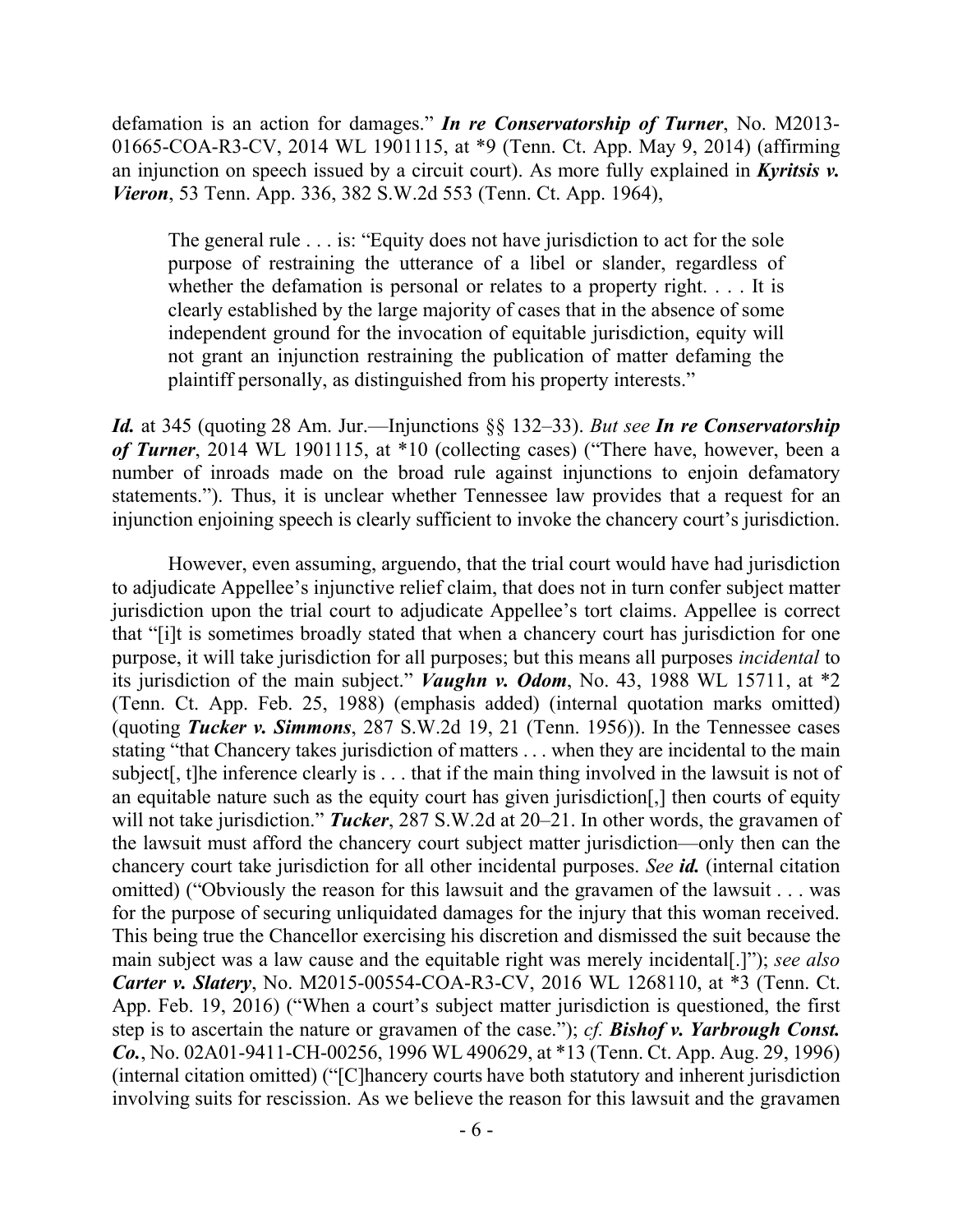of this lawsuit, as stated in the [] Complaint, is for rescission of the underlying contract, we hold that the trial court erred in dismissing the [] claim due to lack of jurisdiction.").

One of the cases cited by Appellee tends to bear this out. For example, in *Bryson v. Bramlett*, a borrower brought a proceeding to recover usury paid and damages for "having been harassed by a multiplicity of garnishments which caused him to lose much time from work and to incur considerable counsel fees in endeavoring to get the garnishments released." 321 S.W.2d at 349. This was an action in the nature of replevin. *See Black's Law Dictionary* 1413 (9th ed. 2009) (defining "replevin" as "1. An action for the repossession of personal property wrongfully taken or detained by the defendant, whereby the plaintiff gives security for and holds the property until the court decides who owns it" and "2. A writ obtained from a court authorizing the retaking of personal property wrongfully taken or detained."). Replevin is a legal, not an equitable, remedy. *See* Samuel L. Bray, *The System of Equitable Remedies*, 63 UCLA L. Rev. 530, 593 n. 137 (2016) ("Mandamus, habeas, replevin, and ejectment are clearly legal remedies."). However, replevin is also an action for liquidated damages, because it seeks damages in a specific, ascertainable sum. *See Arco Co. v. Garner & Co.*, 143 Tenn. 262, 227 S.W. 1025, 1026 (1921) (citation and internal quotation marks omitted) (defining "liquidated damages" as "[d]amages, the amount of which has been determined by anticipatory agreement between the parties. Damages for a specific sum, stipulated or agreed upon as a part of a contract as the amount to be paid to a party who alleges and proves a breach of it."); *cf. id.* (citation and internal quotation marks omitted) (defining "unliquidated damages" as "such damages as have not been ascertained or fixed by contract."). Therefore, because the chancery court had jurisdiction over the action for liquidated damages, it had incidental subject matter jurisdiction to award punitive damages. *See Bryson*, 204 Tenn. at 351; *cf. Budget Rent-A-Car of Knoxville, Inc. v. Car Servs., Inc.*, 469 S.W.2d 360, 362 (Tenn. 1971) (citing *Union Planters' Bank & Tr. Co. v. Memphis Hotel Co.*, 139 S.W. 715 (Tenn. 1911); *Tucker*, 287 S.W.2d 19) ("All the defendants insist that the Chancery Court is without jurisdiction of the suit because it is one for unliquidated damages resulting from tort. The complainants on the other hand argue that because injunctive relief is sought the court takes jurisdiction for all purposes. With this we cannot agree. The ground for the injunction failed and with it failed also the only ground on which the jurisdiction of the Chancery Court is asserted.").

Here, we must conclude that Appellee's claim for an injunction is merely incidental to his claim for damages related to various reputational torts. In general, a claim is incidental when it is "subordinate to some other" claim. *Incidental to*, *Garner's Dictionary of Legal Usage* 438 (3rd ed. 2011). The gravamen of the suit is clearly in the nature of defamation. First, although we ultimately look to the amended petition for purposes of determining jurisdiction, for purposes of determining which claim is incidental, the initial petition filed in this case is rather telling: it was titled a "Petition for Defamation," indicating that the claims to reputational damage were the main thing asserted. This fact did not change after the amended petition was filed—Appellee still took issue with the statements Appellants published about him, and this allegedly defamatory conduct is the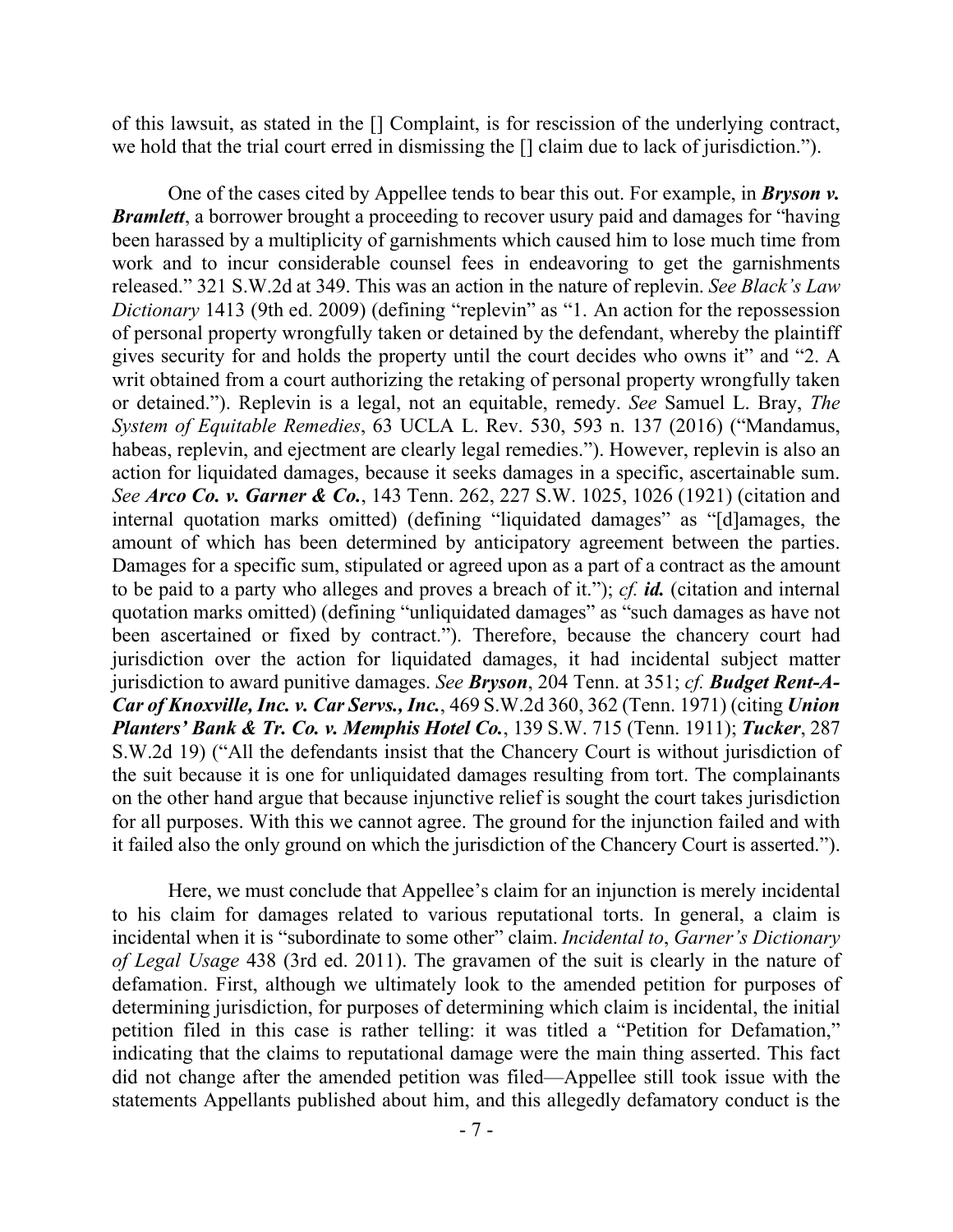basis of Appellee's tort and injunctive relief claims. The request for injunctive relief—that Appellants be required to stop making allegedly defamatory and damaging statements—is merely incidental to Appellee's claims surrounding defamation. Thus, the trial court could not assume subject matter jurisdiction over the tort claims by way of the injunctive claim, even if it would have had jurisdiction over the injunctive claim alone. *See Tucker*, 287 S.W.2d at 20–21.<sup>5</sup> Similarly, in *Kyritsis*, an injunction was sought to enjoin tortious libel and slander, independent of property or contractual rights. *See Kyritsis*, 382 S.W.2d at 556– 57, 558. This Court rejected the notion that such a claim was necessarily sufficient to confer subject matter jurisdiction on the chancery court. *See id*. Rather, the Court explained, "'[i]n a few cases, the courts have exercised the injunctive power to restrain the publication of personal defamations, usually where libel or slander was merely an *incident* of a larger situation held to present a proper case for intervention of equity.'" *Id.* at 557 (emphasis added) (quoting 28 Am. Jur.–Injunctions–Sec. 132, page 631–632). The injunctive relief requested here, as incidental to claims for non-equitable relief, was therefore not sufficient to serve as a basis for the trial court's subject matter jurisdiction.<sup>6</sup>

## **B. Claim for declaratory judgment**

Appellee has one final claim that he asserts confers subject matter jurisdiction on the trial court: his claim for declaratory judgment related to certain election statutes. We need not reach the issue of whether Appellee's declaratory judgment action could be a basis

 $<sup>5</sup>$  In some cases, Tennessee courts have suggested that the injunction or some other equitable request</sup> for relief was the "main thing" requested by the plaintiff and that subject matter jurisdiction was conferred on the chancery court therefrom to award unliquidated damages. *See, e.g.*, *Union Planters' Bank & Tr. Co.*139 S.W. at 719 (citing *Richi v. Chattanooga Brewing Co.*, 58 S. W. 646 (Tenn. 1900)) ("Chapter 97 of the Acts of 1877 excepts from the jurisdiction of the chancery court cases of injury to property involving unliquidated damages. The chancery court obviously would have had no jurisdiction to determine this claim for damages, had it been presented alone. Such jurisdiction could have been acquired only as an incident to the main relief sought, to wit, the injunction. Taking jurisdiction for the purpose of injunction, the chancery court could have determined the entire controversy."); *Richi*, 58 S.W. at 646 (citations omitted) ("[I]t is equally well established that a court of equity, having taken jurisdiction of the cause for the purpose of injunction, or to restrain and abate the nuisance, may decide the whole controversy; its jurisdiction to award damages being incidental to its jurisdiction of the main subject."); *Indus. Dev. Bd. of City of Tullahoma v. Hancock*, 901 S.W.2d 382, 384 (Tenn. Ct. App. 1995) (explaining that "[w]hen a court of chancery takes jurisdiction of a case under its inherent jurisdiction"—in this case, a complaint seeking two "inherently equitable" remedies, to remove cloud on property title and enjoin the defendant from asserting property claims—"it may decide all issues involved in the matter," including a tort action involving unliquidated damages); *cf. Pruitt v. Talentino*, 464 S.W.2d 294, 294 (Tenn. Ct. App. 1970) (allowing a chancery court to award damages and an injunction upon finding that defendants had trespassed upon and damaged the plaintiffs' property, because "the chancery court had jurisdiction in this case under the application for an injunction and where the chancery court has obtained jurisdiction over some portion or feature of a controversy it may grant full relief in the same manner as could a court of law."). Our review of Appellee's amended petition leads to the opposite conclusion in this case.

 $6$ . This holding applies to both the claims for injunctive relief that were included in Appellee's amended petition and in separate pleadings filed in this case.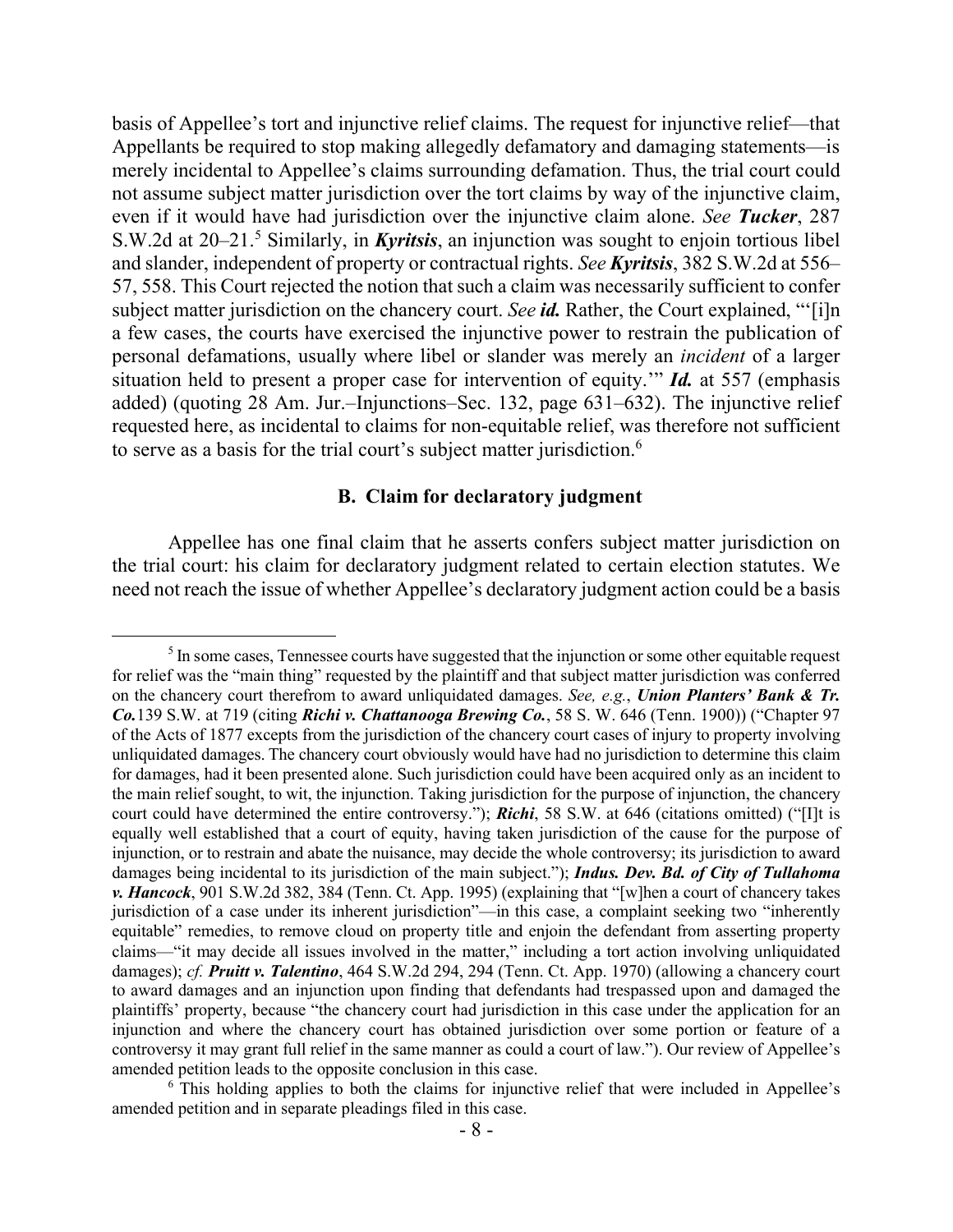for affording the trial court subject matter jurisdiction over this case, however, because it fails for another reason: Appellee sought declaratory judgment under statutes for which there exist no private rights of action. Therefore, Appellee could not bring his declaratory judgment action in any court.

"A private right of action is the right of an individual to bring suit to remedy or prevent an injury that results from another party's actual or threatened violation of a legal requirement." *Hardy v. Tournament Players Club at Southwind, Inc.*, 513 S.W.3d 427, 433 (Tenn. 2017) (footnote and citation omitted). "Some statutes provide a private remedy by their express terms; others define legal duties and 'are silent about whether an individual may bring suit to enforce them.'" *Id.* (citation omitted). When a statute does not expressly provide a private right of action, no private right of action can be implied, pursuant to Tennessee Code Annotated section 1-3-119, <sup>7</sup> which states in pertinent part as follows:

(a) In order for legislation enacted by the general assembly to create or confer a private right of action, the legislation must contain express language creating or conferring the right.

(b) In the absence of the express language required by subsection (a), no court of this state, licensing board or administrative agency shall construe or interpret a statute to impliedly create or confer a private right of action except as otherwise provided in this section.

(c) Nothing in this section shall be construed in any way to impair the ability of a court to:

(1) Recognize a private right of action that was recognized before July 1, 2012, by the courts of this state as arising under a statute, unless the statute is amended after July 1, 2012, to expressly bar the private right of action[.]

"[T]he plaintiff bears the burden of establishing the existence of a private right of action." *Hardy*, 513 S.W.3d at 434 (citation omitted). "The determination of whether a statute creates a private right of action is a matter of statutory construction." *Morrison v. City of Bolivar*, No. W2011-01874-COA-R9-CV, 2012 WL 2151480, at \*5 (Tenn. Ct. App. June 14, 2012) (citation and footnote omitted). We review issues of statutory construction de novo, with no presumption of correctness as to the trial court's treatment of the issue. *See State v. Welch*, 595 S.W.3d 615, 621 (Tenn. 2020).

Here, Appellee sought to assert a private right of action under sections 2-19-116 and

 $7$  Before section 1-3-119 was enacted, courts would have to engage in analysis of various factors to "determine whether a private right of action [wa]s implicitly available" in a statute. *Morrison v. City of Bolivar*, No. W2011-01874-COA-R9-CV, 2012 WL 2151480, at \*6 n.4 (Tenn. Ct. App. June 14, 2012).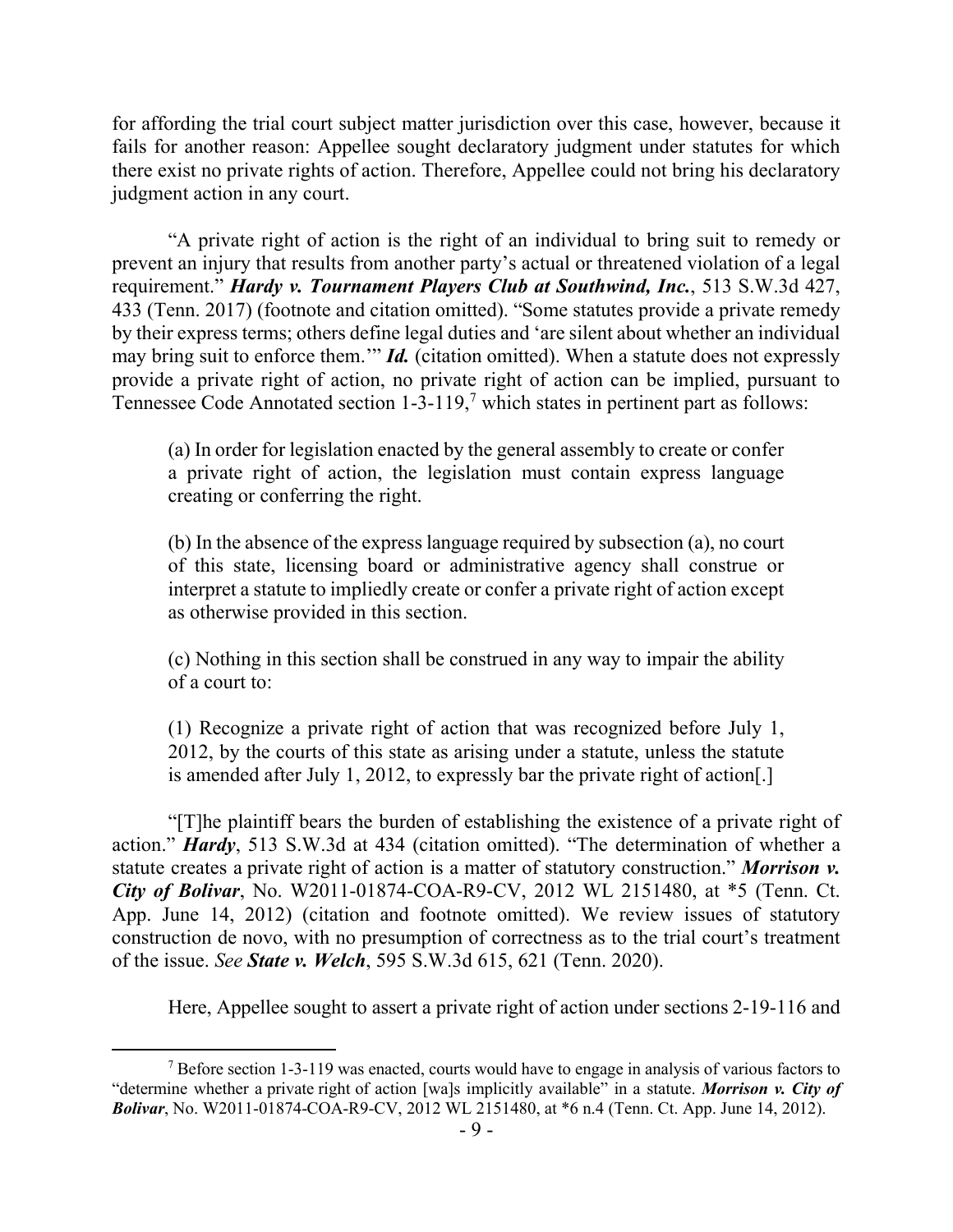## 2-19-142. Section 2-19-116 states as follows:

(a) No person shall print or cause to be printed or assist in the distribution or transportation of any facsimile of an official ballot, any unofficial sample ballot, writing, pamphlet, paper, photograph or other printed material which contains the endorsement of a particular candidate, group of candidates or proposition by an organization, group, candidate or other individual, whether existent or not, with the intent that the person receiving such printed material mistakenly believe that the endorsement of such candidate, candidates or proposition was made by an organization, group, candidate or entity other than the one or ones appearing on the printed material.

(b) A violation of this section is a Class C misdemeanor.

Section 2-19-142 states that

 $\overline{a}$ 

[i]t is a Class C misdemeanor for any person to publish or distribute or cause to be published or distributed any campaign literature in opposition to any candidate in any election if such person knows that any such statement, charge, allegation, or other matter contained therein with respect to such candidate is false.

Each of these statutes thus prescribes a criminal penalty. *See also Tennesseans for Sensible Election L. v. Slatery*, No. M2020-01292-COA-R3-CV, 2021 WL 4621249, at \*2 (Tenn. Ct. App. Oct. 7, 2021) ("Tenn. Code Ann.  $\S$  2-19-142 . . . criminalizes the publication of false statements opposing a political candidate."). And, more importantly, neither of these statutes expressly provides a private right of action, therefore prohibiting one from being implied. *See* Tenn. Code Ann. § 1-3-119. <sup>8</sup> Additionally, while section 1-3- 119 does not prohibit courts from recognizing private rights of action in statutes when such rights of action were recognized by Tennessee courts before July 1, 2012, we have found no cases explicitly recognizing a private right of action under either section 2-19-116 or

<sup>&</sup>lt;sup>8</sup> We note that in a recent Tennessee Supreme Court decision, the court analyzed whether a statute implied a private right of action without addressing or citing section 1-3-119. *See generally Affordable Constr. Servs., Inc. v. Auto-Owners Ins. Co.*, 621 S.W.3d 693 (Tenn. 2021). Still, the court concluded that there was no implied private right of action in the statute at issue because it was a regulatory statute enforced by governmental remedies, and "[c]ourts have generally declined to imply a private right of action" in such statutes. *Id.* at 698, 700 (citations omitted). *See also Brown v. Tennessee Title Loans, Inc.*, 328 S.W.3d 850, 860 (Tenn. 2010) ("The courts of this state have refused to imply a private right of action in regulatory statutes enforced through governmental remedies."). Here, the same is true: sections 2-19-116 and 2-19- 142 are enforced by governmental remedy—violations of each statute constitute misdemeanors. *See id.* at 700 (citations omitted) ("[A] party who violates this section may be guilty of a misdemeanor. Thus, [this] section [] is a 'regulatory statute enforced through governmental remedies[.]'"). Additionally, none of the parties in *Affordable Construction Services, Inc.*, raised section 1-3-119 in their appellate briefs, which may explain its omission from the court's analysis in that case.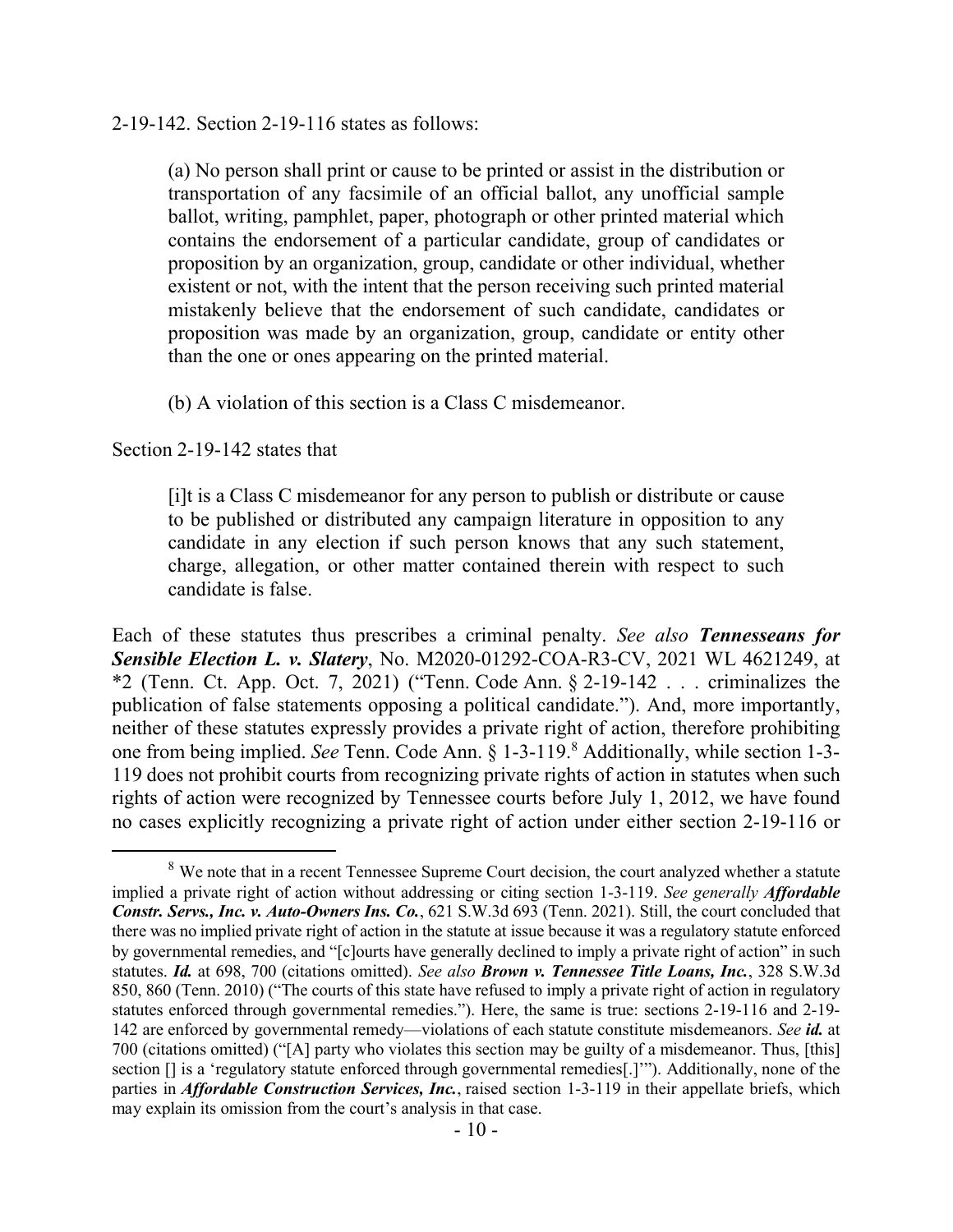section 2-19-142 before July 1, 2012. Nor has Appellee pointed to any such cases either in the trial court or in this appeal. *See Hardy*, 513 S.W.3d at 434 (placing the burden to show that a statute can be privately enforced on the party asserting that it can be).

Consequently, Appellee cannot assert a private right of action, by way of a declaratory judgment action or otherwise, under sections 2-19-116 or 2-19-142. *See Tennessee Firearms Ass'n v. Metro. Gov't of Nashville & Davidson Cnty.*, No. M2016- 01782-COA-R3-CV, 2017 WL 2590209, at \*9 n.7 (Tenn. Ct. App. June 15, 2017) (internal citations omitted) (quoting *Michigan Corr. Org. v. Michigan Dep't of Corr.*, 774 F.3d 895, 907 (6th Cir. 2014)) ("[T]he absence of a private right of action 'stops [the] declaratory judgment action in its tracks. No private right of action means no underlying lawsuit' and 'no declaratory relief.'").

"Likewise, in Tennessee, our supreme court has held that 'the Declaratory Judgment Act has not given the courts jurisdiction over any controversy that would not be within their jurisdiction if affirmative relief were being sought.'" *Carter*, 2016 WL 1268110, at \*6 (quoting *Hill v. Beeler*, 286 S.W.2d 868, 871 (Tenn. 1956)). "Simply put, 'the Declaratory Judgment Act does not confer an independent basis for jurisdiction.'" *Id.* (quoting *Batts v. Lack*, No. 86-147-II, 1986 WL 13040, at \*3 (Tenn. Ct. App. Nov. 21, 1986) (citing *Hill*, 286 S.W.2d at 871))). "Consequently, the Tennessee Supreme Court has held that '[a] declaratory judgment is proper in chancery, but only if chancery originally could have entertained a suit of the same subject matter.'" *Id.* (quoting *Zirkle v. City of Kingston*, 396 S.W.2d 356, 363 (citing *Gibson, Suits in Chancery* § 36, n.62 (5th ed. 1955))). "In *Zirkle*, for instance, the supreme court concluded that the chancery court did not have jurisdiction over any of the theories alleged in the complainants' suit, and therefore, it could not 'take jurisdiction to enter a declaratory judgment.'" *Id.* (quoting *Zirkle*, 396 S.W.2d at 363); *see also Zirkle*, 396 S.W.2d at 363 ("Since chancery does not have jurisdiction of the complainants' suit under any of their theories—injunction, unjust enrichment, conversion—it cannot take jurisdiction to enter a declaratory judgment."). Therefore, Appellee's declaratory judgment claim was likewise insufficient to confer subject matter jurisdiction on the trial court.

### **C.**

In sum, we conclude that Appellee has asserted no proper claim that could serve as the basis for the trial court's jurisdiction. Here, Appellee's claims for injunctive relief are incidental to his non-equitable claims. And to the extent that he argues that certain statutes confer jurisdiction, we conclude that these statutes fail to confer a private right of action to which the trial court's jurisdiction can attach. Without a proper basis for the exercise of jurisdiction, this case should have been transferred to circuit court. *See* Tenn. Code Ann. § 16-1-116 (governing transfers based on lack of subject matter jurisdiction). Therefore, the trial court's order denying the motion to dismiss or transfer the case to circuit court is reversed. And because the trial court's contempt findings stem from injunctions that were